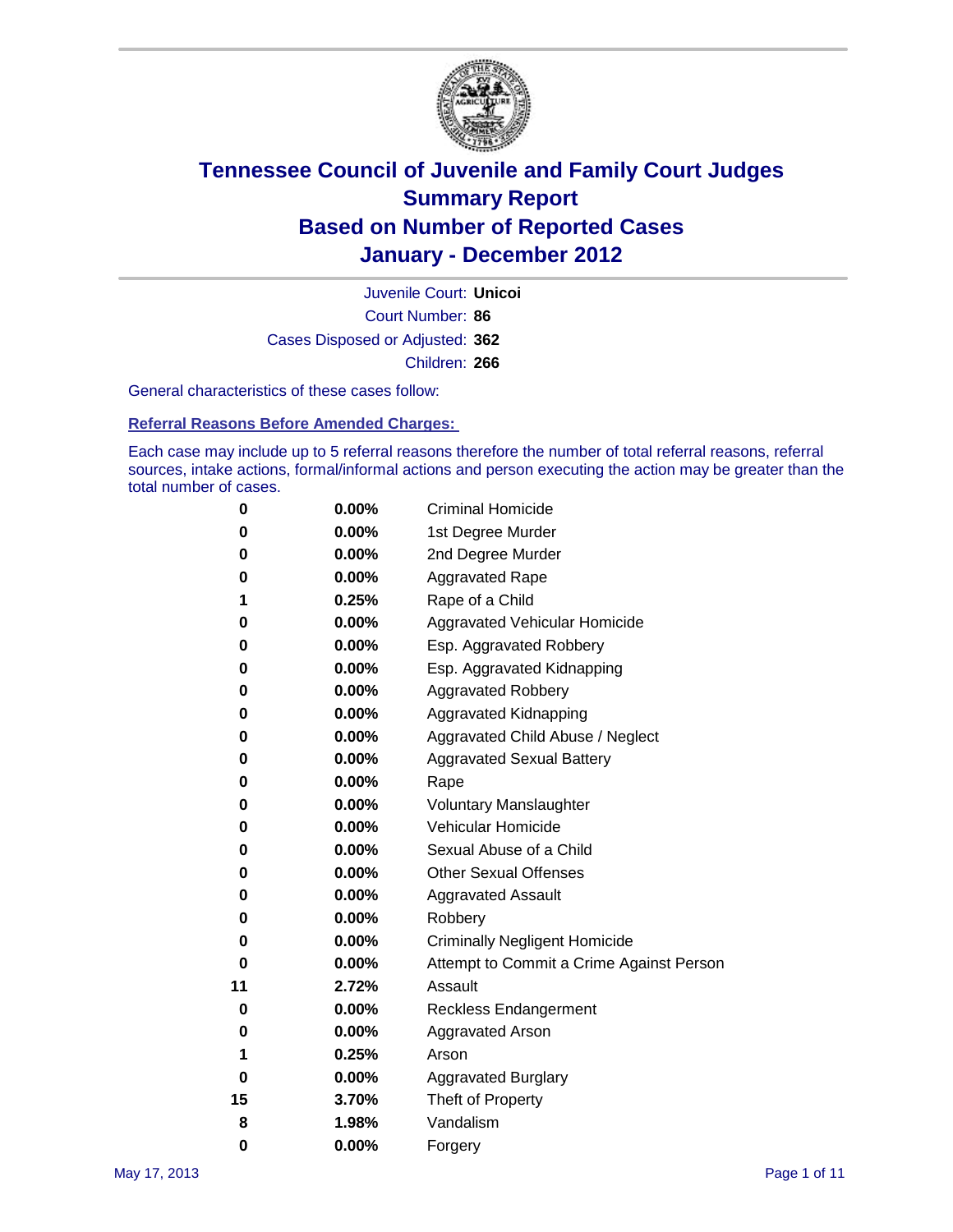

Court Number: **86** Juvenile Court: **Unicoi** Cases Disposed or Adjusted: **362** Children: **266**

#### **Referral Reasons Before Amended Charges:**

Each case may include up to 5 referral reasons therefore the number of total referral reasons, referral sources, intake actions, formal/informal actions and person executing the action may be greater than the total number of cases.

| 0            | 0.00%  | <b>Worthless Checks</b>                                     |
|--------------|--------|-------------------------------------------------------------|
| 0            | 0.00%  | Illegal Possession / Fraudulent Use of Credit / Debit Cards |
| 0            | 0.00%  | <b>Burglary</b>                                             |
| 0            | 0.00%  | Unauthorized Use of a Vehicle                               |
| 0            | 0.00%  | <b>Cruelty to Animals</b>                                   |
| 0            | 0.00%  | Sale of Controlled Substances                               |
| 8            | 1.98%  | <b>Other Drug Offenses</b>                                  |
| 0            | 0.00%  | <b>Possession of Controlled Substances</b>                  |
| 0            | 0.00%  | <b>Criminal Attempt</b>                                     |
| 0            | 0.00%  | Carrying Weapons on School Property                         |
| 2            | 0.49%  | Unlawful Carrying / Possession of a Weapon                  |
| 5            | 1.23%  | <b>Evading Arrest</b>                                       |
| 0            | 0.00%  | Escape                                                      |
| 1            | 0.25%  | Driving Under Influence (DUI)                               |
| 0            | 0.00%  | Possession / Consumption of Alcohol                         |
| 0            | 0.00%  | Resisting Stop, Frisk, Halt, Arrest or Search               |
| 0            | 0.00%  | <b>Aggravated Criminal Trespass</b>                         |
| 1            | 0.25%  | Harassment                                                  |
| 0            | 0.00%  | Failure to Appear                                           |
| 1            | 0.25%  | Filing a False Police Report                                |
| 0            | 0.00%  | Criminal Impersonation                                      |
| 13           | 3.21%  | <b>Disorderly Conduct</b>                                   |
| 4            | 0.99%  | <b>Criminal Trespass</b>                                    |
| 2            | 0.49%  | <b>Public Intoxication</b>                                  |
| 0            | 0.00%  | Gambling                                                    |
| 81           | 20.00% | <b>Traffic</b>                                              |
| 5            | 1.23%  | <b>Local Ordinances</b>                                     |
| 0            | 0.00%  | Violation of Wildlife Regulations                           |
| $\mathbf{2}$ | 0.49%  | Contempt of Court                                           |
| 10           | 2.47%  | Violation of Probation                                      |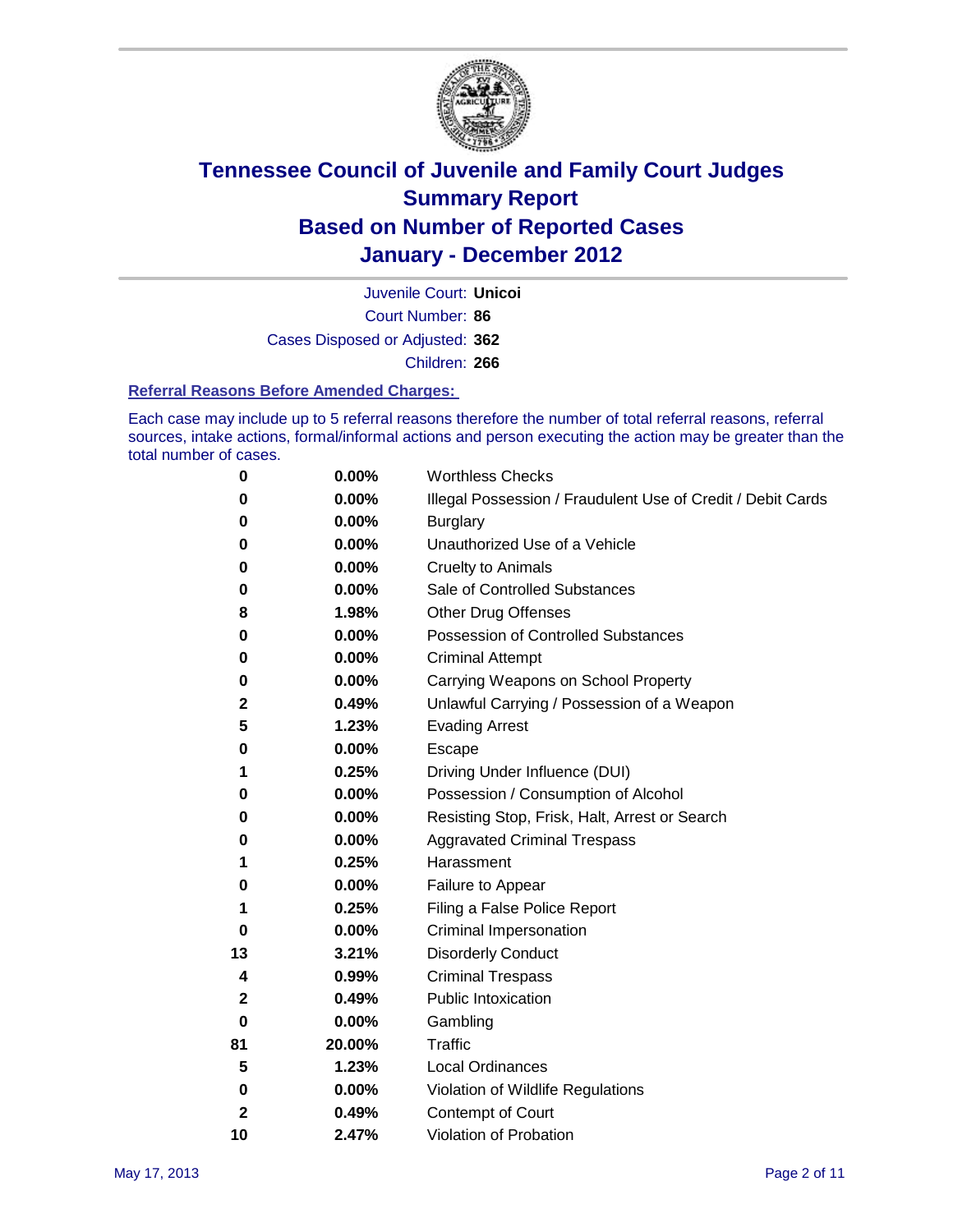

Court Number: **86** Juvenile Court: **Unicoi** Cases Disposed or Adjusted: **362** Children: **266**

#### **Referral Reasons Before Amended Charges:**

Each case may include up to 5 referral reasons therefore the number of total referral reasons, referral sources, intake actions, formal/informal actions and person executing the action may be greater than the total number of cases.

| 0        | 0.00%    | Violation of Aftercare                 |
|----------|----------|----------------------------------------|
| 21       | 5.19%    | <b>Unruly Behavior</b>                 |
| 59       | 14.57%   | Truancy                                |
| 4        | 0.99%    | In-State Runaway                       |
| 0        | 0.00%    | Out-of-State Runaway                   |
| 24       | 5.93%    | Possession of Tobacco Products         |
| 6        | 1.48%    | Violation of a Valid Court Order       |
| 5        | 1.23%    | <b>Violation of Curfew</b>             |
| 0        | 0.00%    | <b>Sexually Abused Child</b>           |
| 0        | $0.00\%$ | <b>Physically Abused Child</b>         |
| 21       | 5.19%    | Dependency / Neglect                   |
| 2        | 0.49%    | <b>Termination of Parental Rights</b>  |
| 0        | 0.00%    | <b>Violation of Pretrial Diversion</b> |
| 0        | $0.00\%$ | Violation of Informal Adjustment       |
| 0        | 0.00%    | <b>Judicial Review</b>                 |
| 0        | 0.00%    | <b>Administrative Review</b>           |
| $\bf{0}$ | 0.00%    | <b>Foster Care Review</b>              |
| 79       | 19.51%   | Custody                                |
| 6        | 1.48%    | Visitation                             |
| 0        | 0.00%    | Paternity / Legitimation               |
| 0        | 0.00%    | <b>Child Support</b>                   |
| 0        | 0.00%    | <b>Request for Medical Treatment</b>   |
| 0        | 0.00%    | <b>Consent to Marry</b>                |
| 7        | 1.73%    | Other                                  |
| 405      | 100.00%  | <b>Total Referrals</b>                 |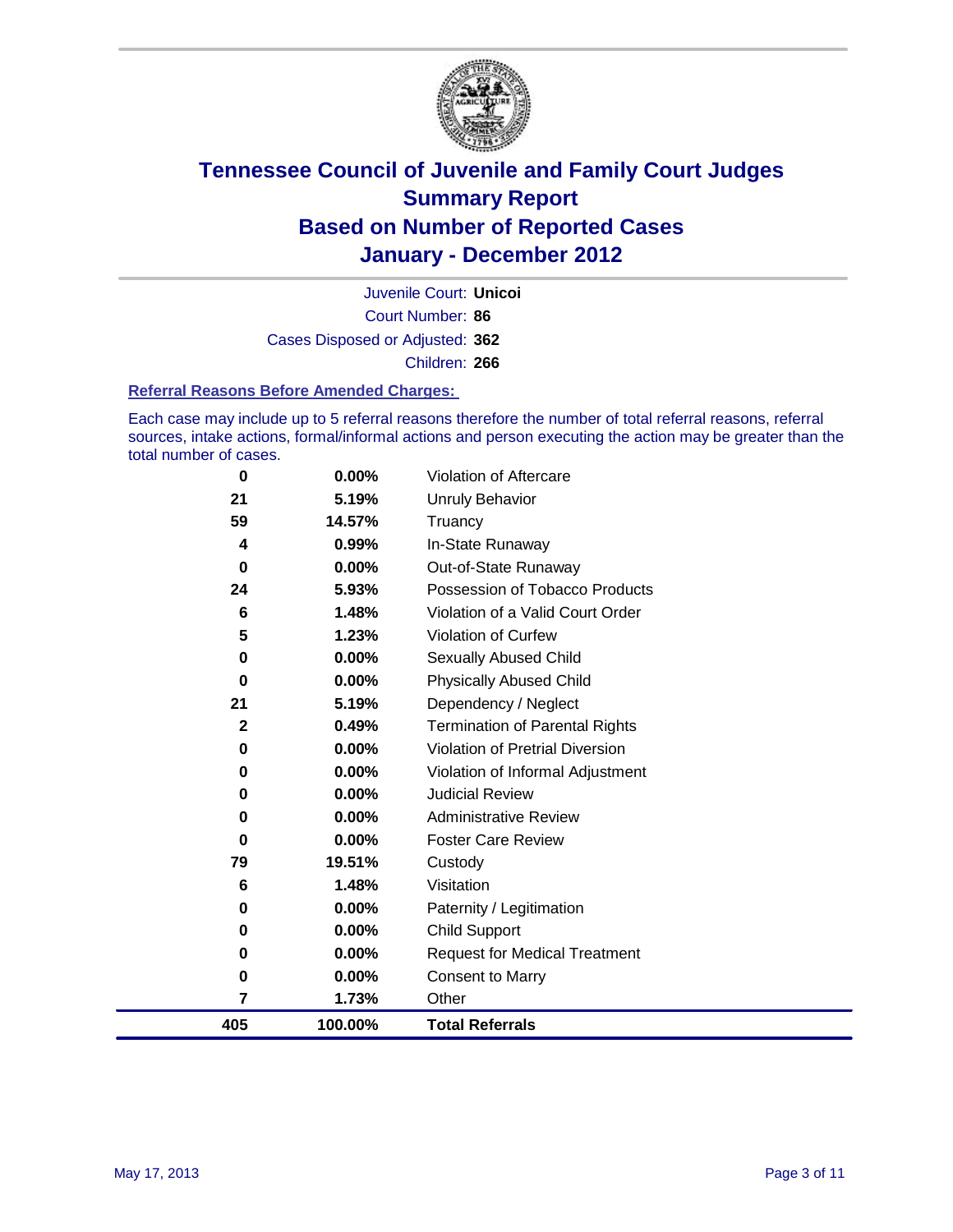

| 405                        | 100.00%                         | <b>Total Referral Sources</b>     |  |  |
|----------------------------|---------------------------------|-----------------------------------|--|--|
| 14                         | 3.46%                           | Other                             |  |  |
| $\bf{0}$                   | 0.00%                           | Unknown                           |  |  |
| 0                          | 0.00%                           | Hospital                          |  |  |
| 1                          | 0.25%                           | Child & Parent                    |  |  |
| 1                          | 0.25%                           | Victim                            |  |  |
| 0                          | 0.00%                           | <b>Other Court</b>                |  |  |
| 0                          | 0.00%                           | Social Agency                     |  |  |
| $\mathbf{2}$               | 0.49%                           | <b>Court Staff</b>                |  |  |
| 0                          | 0.00%                           | <b>District Attorney's Office</b> |  |  |
| 0                          | 0.00%                           | Other State Department            |  |  |
| 22                         | 5.43%                           | <b>DCS</b>                        |  |  |
| 0                          | 0.00%                           | <b>CSA</b>                        |  |  |
| 1                          | 0.25%                           | School                            |  |  |
| $\bf{0}$                   | 0.00%                           | Self                              |  |  |
| 41                         | 10.12%                          | <b>Relatives</b>                  |  |  |
| 50                         | 12.35%                          | Parents                           |  |  |
| 273                        | 67.41%                          | Law Enforcement                   |  |  |
| <b>Referral Sources: 1</b> |                                 |                                   |  |  |
|                            |                                 | Children: 266                     |  |  |
|                            | Cases Disposed or Adjusted: 362 |                                   |  |  |
|                            |                                 |                                   |  |  |
|                            | Court Number: 86                |                                   |  |  |
|                            |                                 | Juvenile Court: Unicoi            |  |  |

### **Age of Child at Referral: 2**

| 0<br>$\bf{0}$ | 0.00%<br>0.00% | Ages 19 and Over<br><b>Unknown</b> |  |
|---------------|----------------|------------------------------------|--|
|               |                |                                    |  |
|               |                |                                    |  |
| 56            | 21.05%         | Ages 17 through 18                 |  |
| 84            | 31.58%         | Ages 15 through 16                 |  |
| 36            | 13.53%         | Ages 13 through 14                 |  |
| 11            | 4.14%          | Ages 11 through 12                 |  |
| 79            | 29.70%         | Ages 10 and Under                  |  |
|               |                |                                    |  |

<sup>1</sup> If different than number of Referral Reasons (405), verify accuracy of your court's data.

<sup>2</sup> One child could be counted in multiple categories, verify accuracy of your court's data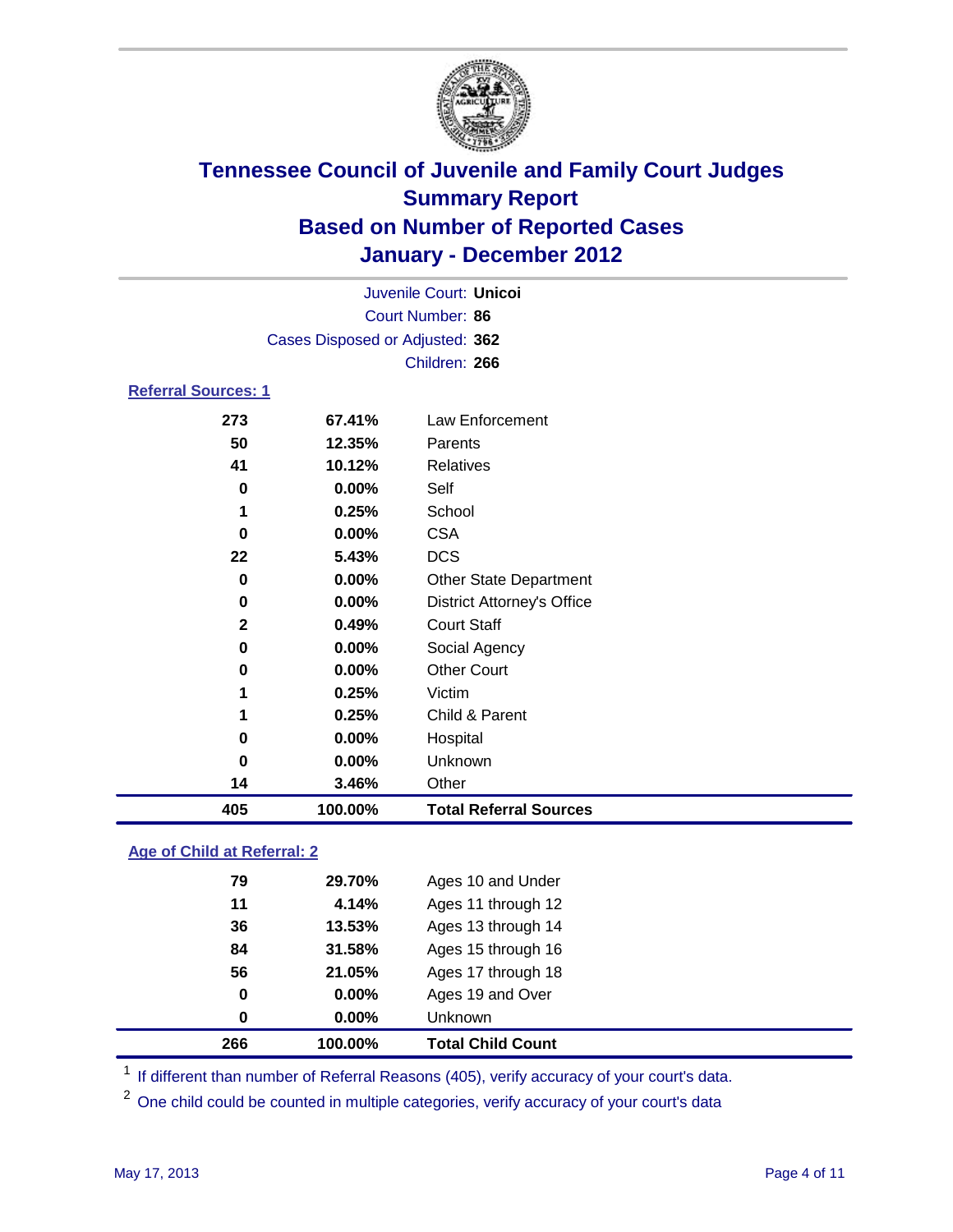

| Juvenile Court: Unicoi                  |         |                          |  |
|-----------------------------------------|---------|--------------------------|--|
| Court Number: 86                        |         |                          |  |
| Cases Disposed or Adjusted: 362         |         |                          |  |
|                                         |         | Children: 266            |  |
| Sex of Child: 1                         |         |                          |  |
| 154                                     | 57.89%  | Male                     |  |
| 112                                     | 42.11%  | Female                   |  |
| $\mathbf 0$                             | 0.00%   | Unknown                  |  |
| 266                                     | 100.00% | <b>Total Child Count</b> |  |
| Race of Child: 1                        |         |                          |  |
| 262                                     | 98.50%  | White                    |  |
| $\mathbf 0$                             | 0.00%   | African American         |  |
| 0                                       | 0.00%   | Native American          |  |
| 0                                       | 0.00%   | Asian                    |  |
| 1                                       | 0.38%   | Mixed                    |  |
| 3                                       | 1.13%   | Unknown                  |  |
| 266                                     | 100.00% | <b>Total Child Count</b> |  |
| <b>Hispanic Origin: 1</b>               |         |                          |  |
| $\mathbf 0$                             | 0.00%   | Yes                      |  |
| 266                                     | 100.00% | <b>No</b>                |  |
| $\mathbf 0$                             | 0.00%   | Unknown                  |  |
| 266                                     | 100.00% | <b>Total Child Count</b> |  |
| <b>School Enrollment of Children: 1</b> |         |                          |  |
| 128                                     | 48.12%  | Yes                      |  |
| 1                                       | 0.38%   | No                       |  |
| 137                                     | 51.50%  | Unknown                  |  |
| 266                                     | 100.00% | <b>Total Child Count</b> |  |

One child could be counted in multiple categories, verify accuracy of your court's data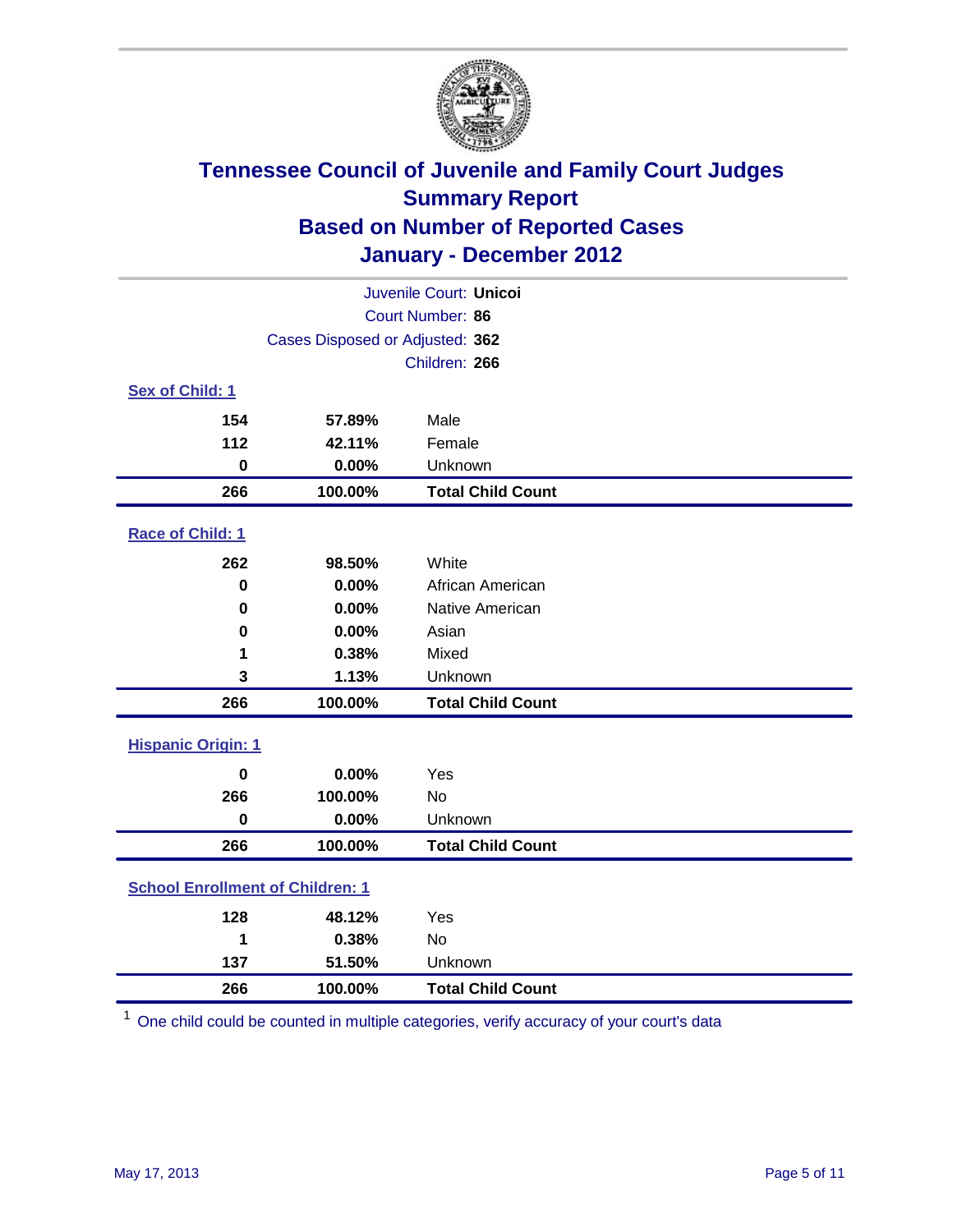

Court Number: **86** Juvenile Court: **Unicoi** Cases Disposed or Adjusted: **362** Children: **266**

#### **Living Arrangement of Child at Time of Referral: 1**

| 266 | 100.00%  | <b>Total Child Count</b>     |
|-----|----------|------------------------------|
| 4   | 1.50%    | Other                        |
| 0   | $0.00\%$ | Unknown                      |
| 0   | $0.00\%$ | Independent                  |
| 0   | $0.00\%$ | In an Institution            |
| 0   | $0.00\%$ | In a Residential Center      |
| 0   | $0.00\%$ | In a Group Home              |
| 2   | 0.75%    | With Foster Family           |
| 2   | 0.75%    | With Adoptive Parents        |
| 45  | 16.92%   | <b>With Relatives</b>        |
| 38  | 14.29%   | With Father                  |
| 113 | 42.48%   | With Mother                  |
| 2   | 0.75%    | With Mother and Stepfather   |
| 0   | $0.00\%$ | With Father and Stepmother   |
| 60  | 22.56%   | With Both Biological Parents |

#### **Type of Detention: 2**

| 362          | 100.00%  | <b>Total Detention Count</b> |
|--------------|----------|------------------------------|
| $\mathbf{2}$ | 0.55%    | Other                        |
| 330          | 91.16%   | Does Not Apply               |
| $\bf{0}$     | $0.00\%$ | Unknown                      |
| 0            | $0.00\%$ | <b>Psychiatric Hospital</b>  |
| 0            | 0.00%    | Jail - No Separation         |
| 0            | $0.00\%$ | Jail - Partial Separation    |
| 0            | 0.00%    | Jail - Complete Separation   |
| 30           | 8.29%    | Juvenile Detention Facility  |
| 0            | $0.00\%$ | Non-Secure Placement         |
|              |          |                              |

<sup>1</sup> One child could be counted in multiple categories, verify accuracy of your court's data

<sup>2</sup> If different than number of Cases (362) verify accuracy of your court's data.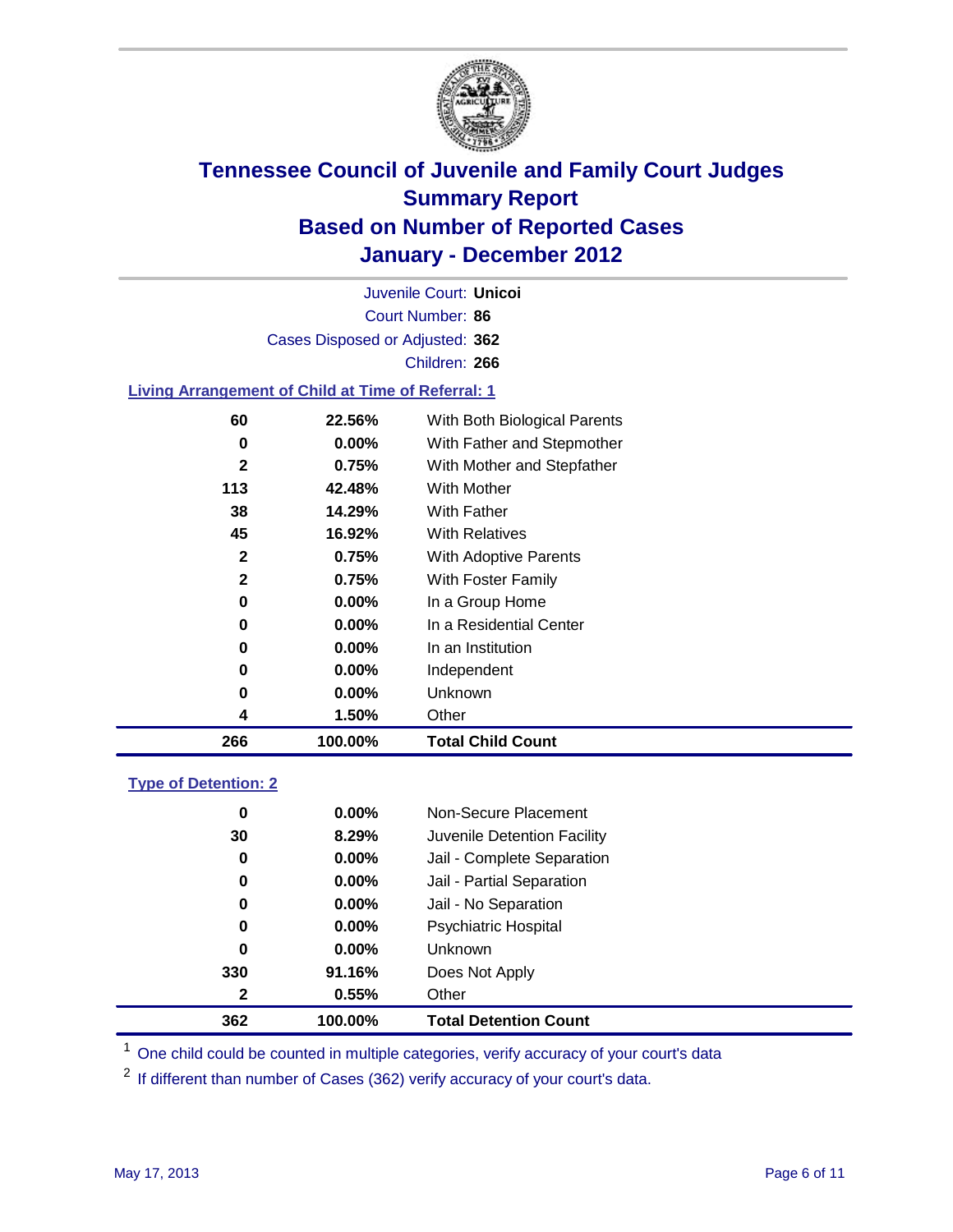

| Juvenile Court: Unicoi                             |                                 |                                      |  |  |  |
|----------------------------------------------------|---------------------------------|--------------------------------------|--|--|--|
|                                                    | Court Number: 86                |                                      |  |  |  |
|                                                    | Cases Disposed or Adjusted: 362 |                                      |  |  |  |
|                                                    |                                 | Children: 266                        |  |  |  |
| <b>Placement After Secure Detention Hearing: 1</b> |                                 |                                      |  |  |  |
| 1                                                  | 0.28%                           | Returned to Prior Living Arrangement |  |  |  |
| 28                                                 | 7.73%                           | Juvenile Detention Facility          |  |  |  |
| $\bf{0}$                                           | 0.00%                           | Jail                                 |  |  |  |
| 1                                                  | 0.28%                           | Shelter / Group Home                 |  |  |  |
| $\bf{0}$                                           | 0.00%                           | <b>Foster Family Home</b>            |  |  |  |
| 0                                                  | 0.00%                           | Psychiatric Hospital                 |  |  |  |
| 0                                                  | 0.00%                           | Unknown                              |  |  |  |
| 330                                                | 91.16%                          | Does Not Apply                       |  |  |  |
| $\mathbf{2}$                                       | 0.55%                           | Other                                |  |  |  |
| 362                                                | 100.00%                         | <b>Total Placement Count</b>         |  |  |  |
|                                                    |                                 |                                      |  |  |  |
| <b>Intake Actions: 2</b>                           |                                 |                                      |  |  |  |
| 404                                                | 99.75%                          | <b>Petition Filed</b>                |  |  |  |
| $\bf{0}$                                           | 0.00%                           | <b>Motion Filed</b>                  |  |  |  |
| $\bf{0}$                                           | 0.00%                           | <b>Citation Processed</b>            |  |  |  |
| 0                                                  | 0.00%                           | Notification of Paternity Processed  |  |  |  |
| $\mathbf 0$                                        | 0.00%                           | Scheduling of Judicial Review        |  |  |  |
| $\bf{0}$                                           | 0.00%                           | Scheduling of Administrative Review  |  |  |  |
| 0                                                  | 0.00%                           | Scheduling of Foster Care Review     |  |  |  |
| 0                                                  | 0.00%                           | Unknown                              |  |  |  |
| 0                                                  | 0.00%                           | Does Not Apply                       |  |  |  |
|                                                    | 0.25%                           | Other                                |  |  |  |
| 405                                                | 100.00%                         | <b>Total Intake Count</b>            |  |  |  |

<sup>1</sup> If different than number of Cases (362) verify accuracy of your court's data.

<sup>2</sup> If different than number of Referral Reasons (405), verify accuracy of your court's data.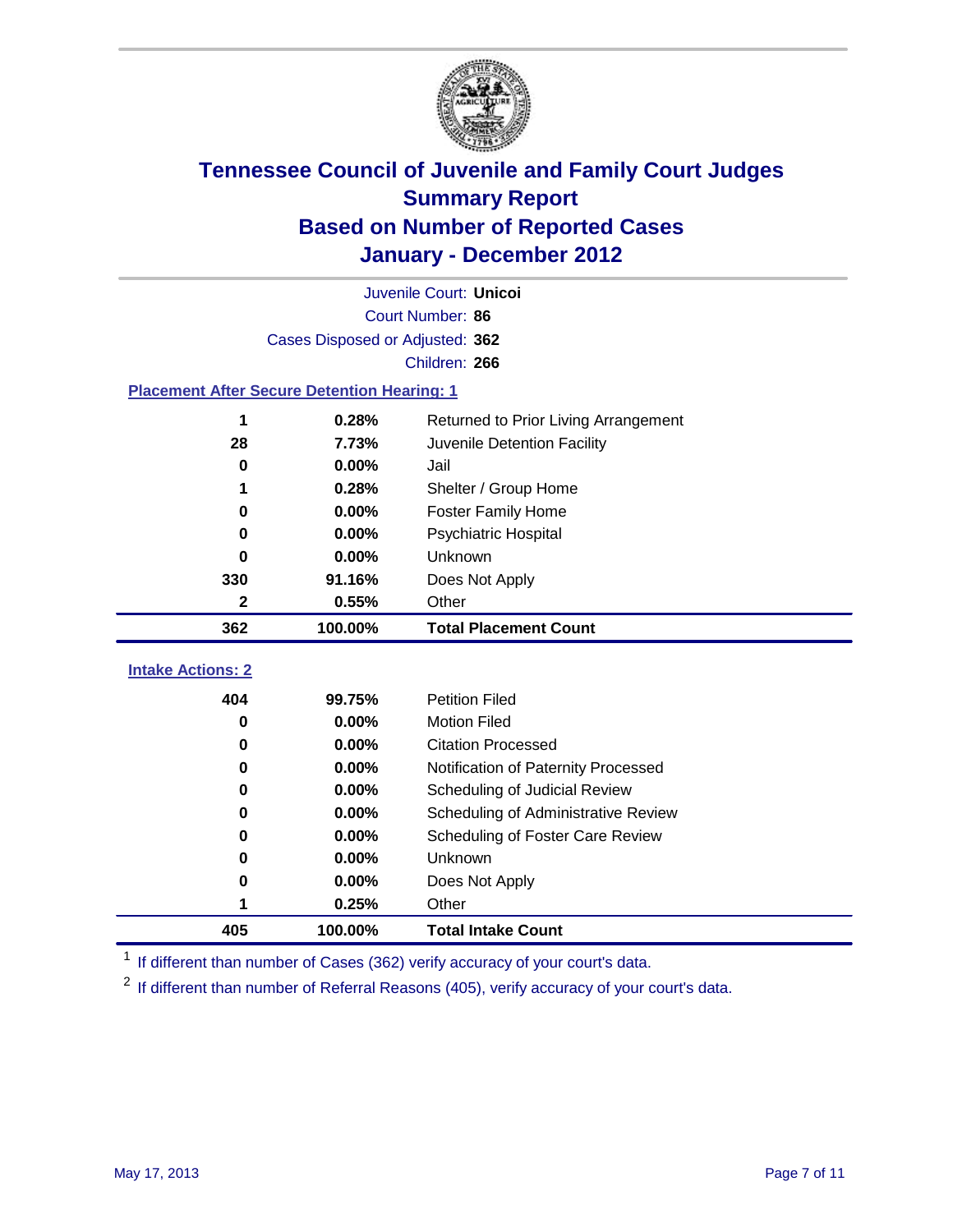

Court Number: **86** Juvenile Court: **Unicoi** Cases Disposed or Adjusted: **362** Children: **266**

#### **Last Grade Completed by Child: 1**

| 266            | 100.00% | <b>Total Child Count</b> |
|----------------|---------|--------------------------|
| $\bf{0}$       | 0.00%   | Other                    |
| 137            | 51.50%  | Unknown                  |
| 1              | 0.38%   | Never Attended School    |
| 0              | 0.00%   | Graduated                |
| 0              | 0.00%   | <b>GED</b>               |
| $\mathbf 0$    | 0.00%   | Non-Graded Special Ed    |
| $\overline{7}$ | 2.63%   | 12th Grade               |
| 17             | 6.39%   | 11th Grade               |
| 18             | 6.77%   | 10th Grade               |
| 24             | 9.02%   | 9th Grade                |
| 14             | 5.26%   | 8th Grade                |
| 12             | 4.51%   | 7th Grade                |
| 8              | 3.01%   | 6th Grade                |
| 7              | 2.63%   | 5th Grade                |
| $\mathbf 3$    | 1.13%   | 4th Grade                |
| 10             | 3.76%   | 3rd Grade                |
| 3              | 1.13%   | 2nd Grade                |
| $\mathbf 2$    | 0.75%   | 1st Grade                |
| 3              | 1.13%   | Kindergarten             |
| 0              | 0.00%   | Preschool                |
| $\bf{0}$       | 0.00%   | Too Young for School     |

### **Enrolled in Special Education: 1**

| 0   | $0.00\%$ | Yes                      |
|-----|----------|--------------------------|
| 266 | 100.00%  | No                       |
|     | $0.00\%$ | Unknown                  |
| 266 | 100.00%  | <b>Total Child Count</b> |

One child could be counted in multiple categories, verify accuracy of your court's data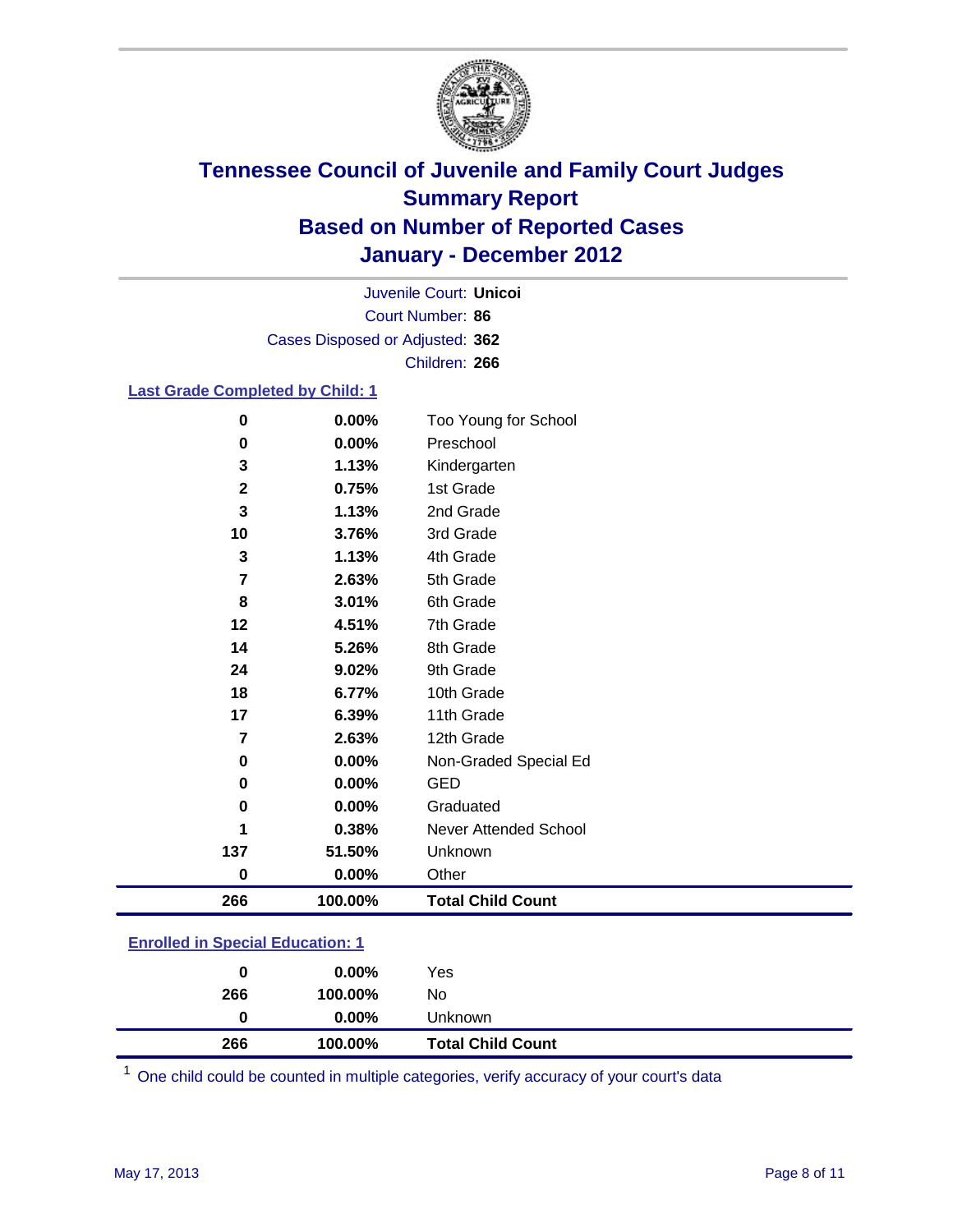

|                              | Juvenile Court: Unicol          |                           |  |  |
|------------------------------|---------------------------------|---------------------------|--|--|
|                              |                                 | Court Number: 86          |  |  |
|                              | Cases Disposed or Adjusted: 362 |                           |  |  |
|                              |                                 | Children: 266             |  |  |
| <b>Action Executed By: 1</b> |                                 |                           |  |  |
| 405                          | 100.00%                         | Judge                     |  |  |
| 0                            | $0.00\%$                        | Magistrate                |  |  |
| 0                            | $0.00\%$                        | <b>YSO</b>                |  |  |
| 0                            | 0.00%                           | Other                     |  |  |
| 0                            | 0.00%                           | Unknown                   |  |  |
| 405                          | 100.00%                         | <b>Total Action Count</b> |  |  |

### **Formal / Informal Actions: 1**

| 168 | 41.48%   | Dismissed                                        |
|-----|----------|--------------------------------------------------|
| 0   | $0.00\%$ | Retired / Nolle Prosequi                         |
| 0   | $0.00\%$ | <b>Complaint Substantiated Delinquent</b>        |
| 121 | 29.88%   | <b>Complaint Substantiated Status Offender</b>   |
| 0   | $0.00\%$ | <b>Complaint Substantiated Dependent/Neglect</b> |
| 0   | $0.00\%$ | <b>Complaint Substantiated Abused</b>            |
| 0   | $0.00\%$ | <b>Complaint Substantiated Mentally III</b>      |
| 0   | $0.00\%$ | Informal Adjustment                              |
| 0   | $0.00\%$ | <b>Pretrial Diversion</b>                        |
| 1   | 0.25%    | <b>Transfer to Adult Court Hearing</b>           |
| 0   | $0.00\%$ | Charges Cleared by Transfer to Adult Court       |
| 2   | 0.49%    | Special Proceeding                               |
| 0   | $0.00\%$ | <b>Review Concluded</b>                          |
| 0   | $0.00\%$ | Case Held Open                                   |
| 113 | 27.90%   | Other                                            |
| 0   | $0.00\%$ | Unknown                                          |
| 405 | 100.00%  | <b>Total Action Count</b>                        |

<sup>1</sup> If different than number of Referral Reasons (405), verify accuracy of your court's data.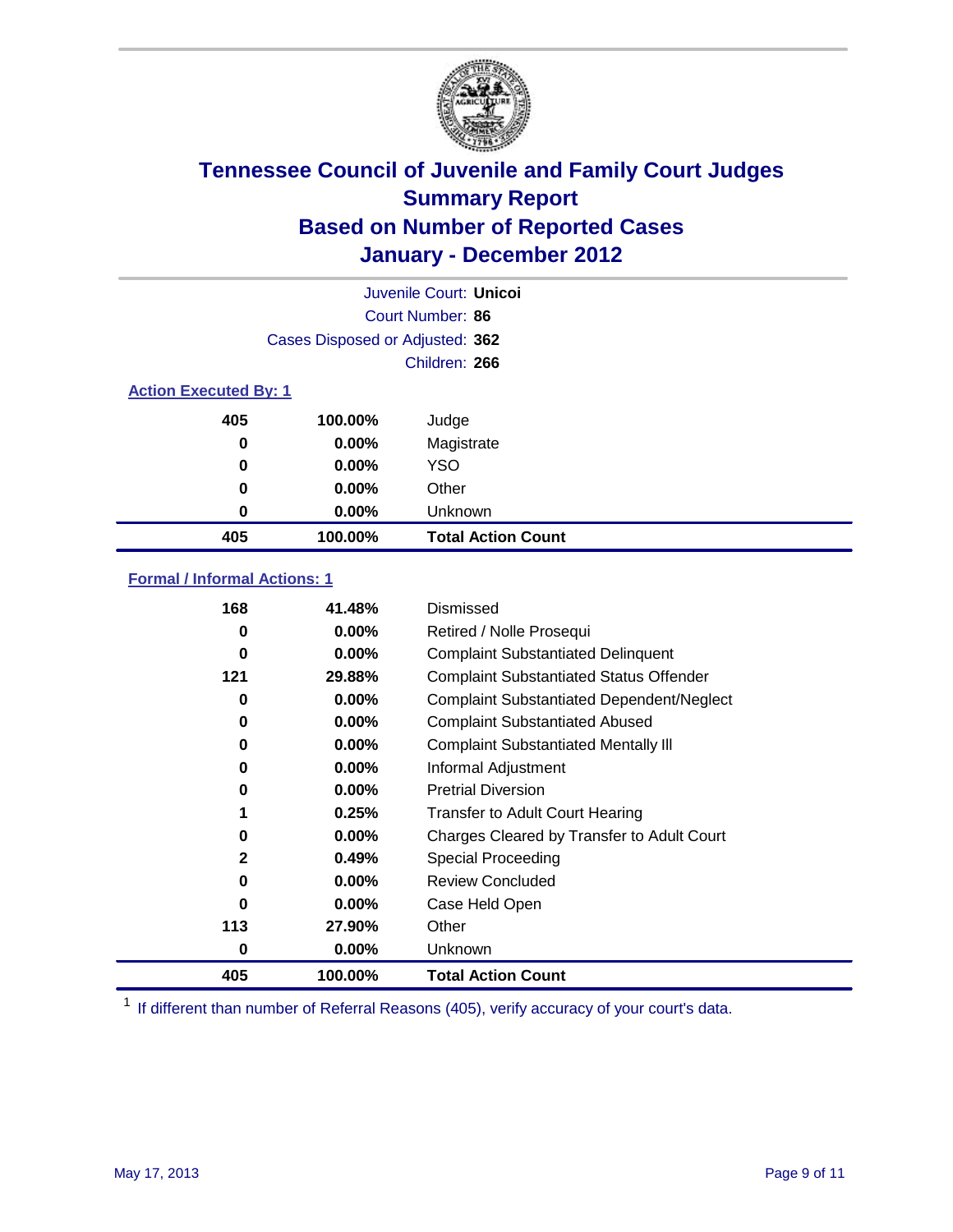

|                       |                                 | Juvenile Court: Unicoi                                |
|-----------------------|---------------------------------|-------------------------------------------------------|
|                       |                                 | Court Number: 86                                      |
|                       | Cases Disposed or Adjusted: 362 |                                                       |
|                       |                                 | Children: 266                                         |
| <b>Case Outcomes:</b> |                                 | There can be multiple outcomes for one child or case. |
| 156                   | 32.10%                          | <b>Case Dismissed</b>                                 |
| 1                     | 0.21%                           | Case Retired or Nolle Prosequi                        |
| 1                     | 0.21%                           | Warned / Counseled                                    |
| 0                     | 0.00%                           | <b>Held Open For Review</b>                           |
| 0                     | 0.00%                           | Supervision / Probation to Juvenile Court             |
| 1                     | 0.21%                           | <b>Probation to Parents</b>                           |
| 6                     | 1.23%                           | Referral to Another Entity for Supervision / Service  |
| 1                     | 0.21%                           | Referred for Mental Health Counseling                 |
| 0                     | 0.00%                           | Referred for Alcohol and Drug Counseling              |
| 0                     | 0.00%                           | <b>Referred to Alternative School</b>                 |
| 0                     | 0.00%                           | Referred to Private Child Agency                      |
| 0                     | 0.00%                           | Referred to Defensive Driving School                  |
| 0                     | 0.00%                           | Referred to Alcohol Safety School                     |
| 0                     | 0.00%                           | Referred to Juvenile Court Education-Based Program    |
| 0                     | 0.00%                           | Driver's License Held Informally                      |
| 0                     | 0.00%                           | <b>Voluntary Placement with DMHMR</b>                 |
| 0                     | 0.00%                           | <b>Private Mental Health Placement</b>                |
| 0                     | 0.00%                           | <b>Private MR Placement</b>                           |
| 2                     | 0.41%                           | Placement with City/County Agency/Facility            |
| 0                     | 0.00%                           | Placement with Relative / Other Individual            |
| 44                    | 9.05%                           | Fine                                                  |
| 1                     | 0.21%                           | <b>Public Service</b>                                 |
| 2                     | 0.41%                           | Restitution                                           |
| 0                     | 0.00%                           | <b>Runaway Returned</b>                               |
| 1                     | 0.21%                           | No Contact Order                                      |
| 0                     | 0.00%                           | Injunction Other than No Contact Order                |
| 0                     | 0.00%                           | <b>House Arrest</b>                                   |
| 0                     | 0.00%                           | <b>Court Defined Curfew</b>                           |
| 0                     | 0.00%                           | Dismissed from Informal Adjustment                    |
| 0                     | 0.00%                           | <b>Dismissed from Pretrial Diversion</b>              |
| 5                     | 1.03%                           | Released from Probation                               |
| 2                     | 0.41%                           | <b>Transferred to Adult Court</b>                     |
| 0                     | $0.00\%$                        | <b>DMHMR Involuntary Commitment</b>                   |